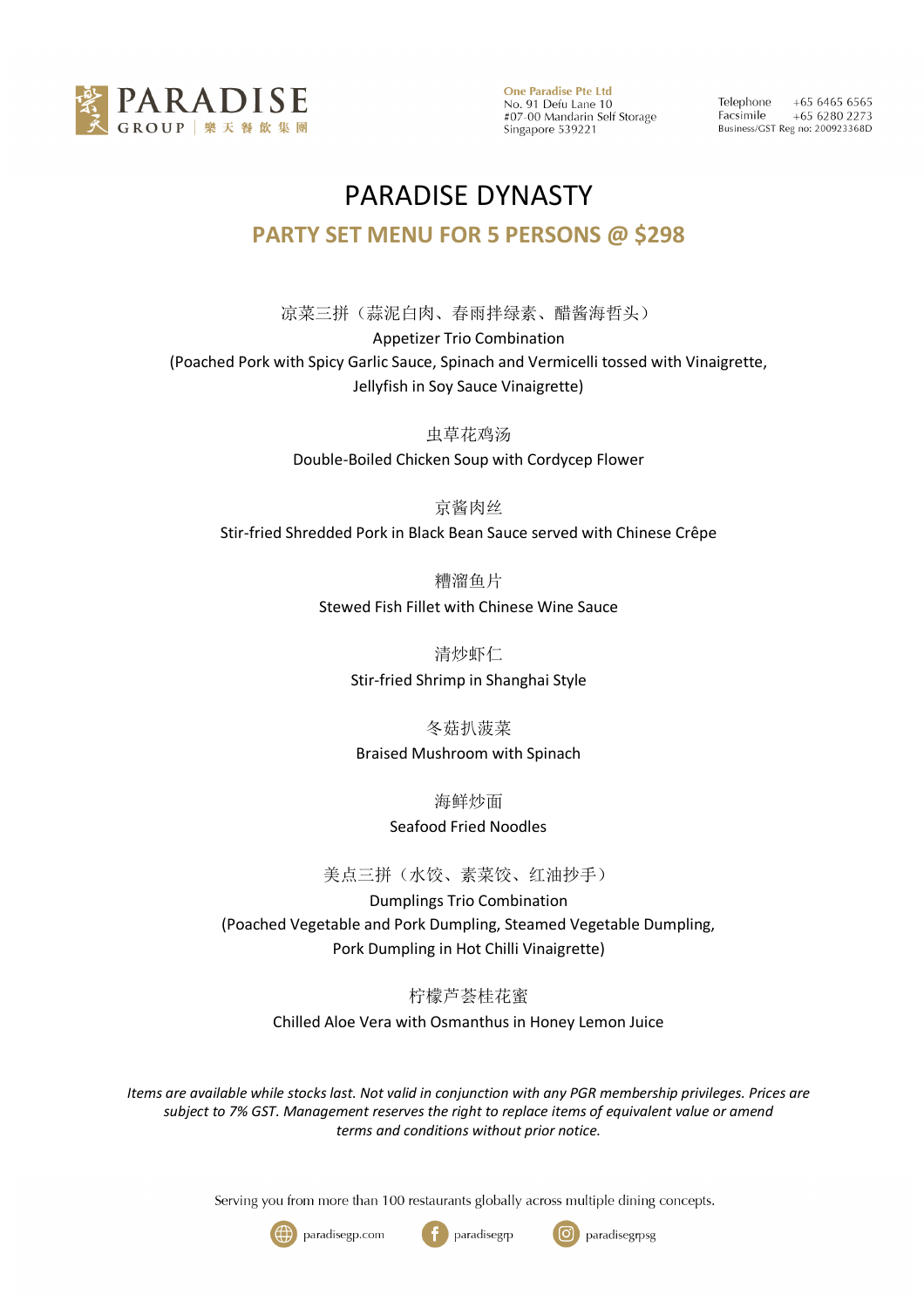

**One Paradise Pte Ltd** No. 91 Defu Lane 10 #07-00 Mandarin Self Storage Singapore 539221

 $+6564656565$ Telephone Facsimile +65 6280 2273 Business/GST Reg no: 200923368D

# PARADISE DYNASTY **PARTY SET MENU FOR 5 PERSONS @ \$368**

凉菜三拼(李白醉鸡、捞拌海中宝、麻酱油麦菜) Appetizer Trio Combination (Drunken Chicken, Jellyfish and Seafood in Vinaigrette, Lettuce Roll with Homemade Sesame Sauce)

> 蟹黄蟹肉羹 Braised Crab Meat Soup

外婆红烧肉 Grandma Pork Belly

糖醋鱼片

Sweet and Sour Fish

芙蓉虾仁

Stir-fried Egg with Prawn

干贝扒白菜苗

Stir-fried Baby Cabbage with Dried Scallop

海鲜炒饭

Seafood Fried Rice

美点双辉(萝卜丝酥饼、三丝春卷)

Dim Sum Duo Combination (Radish Pastry, Crispy Vegetable Spring Roll)

银耳桃胶

Chilled Snow Fungus with Peach Resin

*Items are available while stocks last. Not valid in conjunction with any PGR membership privileges. Prices are subject to 7% GST. Management reserves the right to replace items of equivalent value or amend terms and conditions without prior notice.*

Serving you from more than 100 restaurants globally across multiple dining concepts.





paradisegrp

ြဝ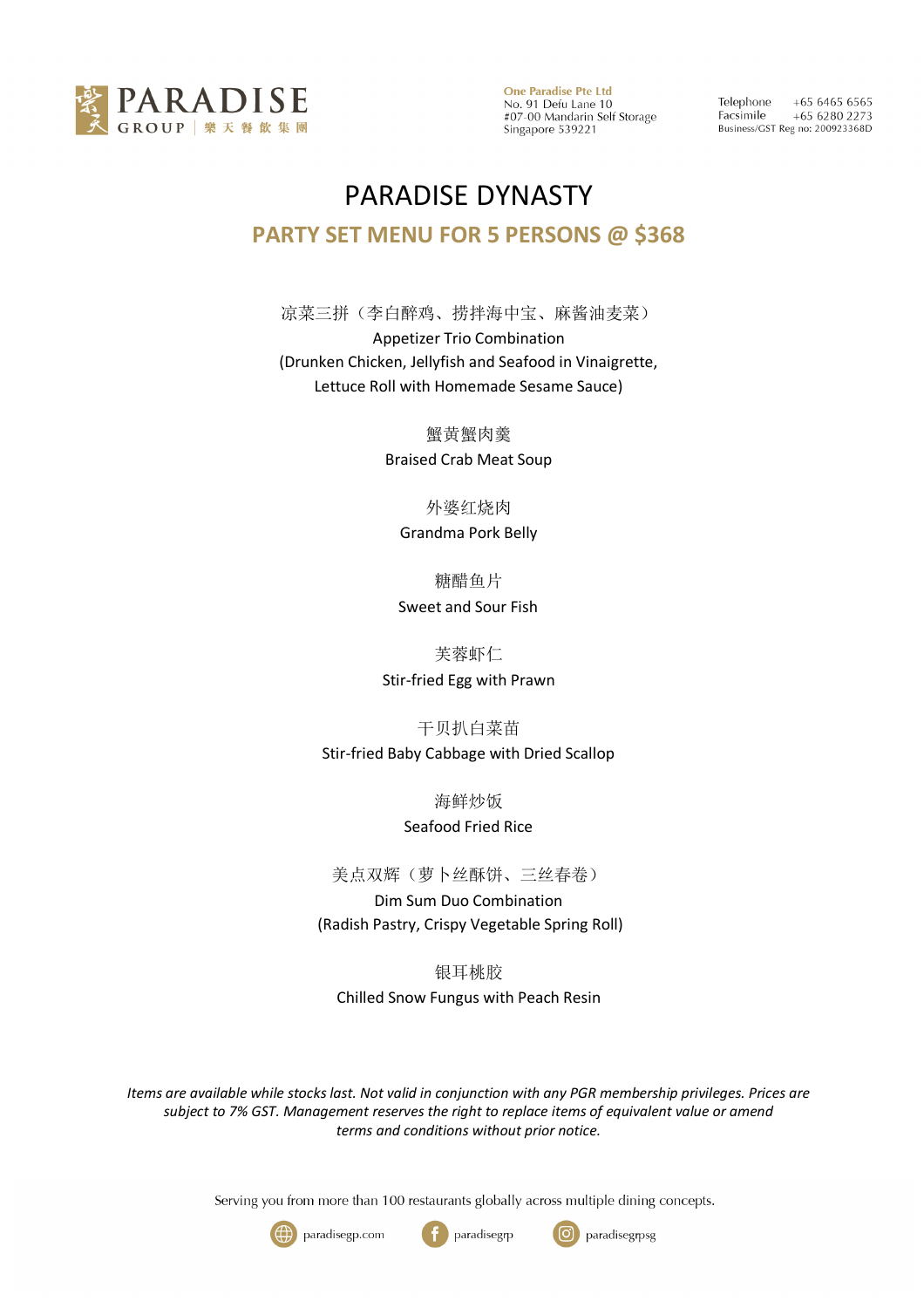

**One Paradise Pte Ltd** No. 91 Defu Lane 10<br>#07-00 Mandarin Self Storage Singapore 539221

Telephone  $+6564656565$ Facsimile  $+6562802273$ Business/GST Reg no: 200923368D

## PARADISE DYNASTY

### **PARTY SET MENU FOR 10 PERSONS @ \$538**

花胶炖鸡汤 Double-boiled Chicken Soup with Fish Maw

> 油浸顺壳鱼 Deep-fried Marble Goby Fish

鲍鱼红烧肉 Braised Pork Belly with Abalone

> 五福卤鸭 Traditional Braised Duck

蟹黄扒西兰花 Stir-fried Broccoli with Crab Meat

木樨肉炒面 Stir-fried Noodle with Shredded Pork and Black Fungus

美点双辉(三鲜水饺, 素菜饺)

Dumpling Duo Combination (Poached Vegetable and Pork Dumpling, Steamed Vegetable Dumpling)

*Items are available while stocks last. Not valid in conjunction with any PGR membership privileges. Prices are subject to 7% GST. Management reserves the right to replace items of equivalent value or amend terms and conditions without prior notice.*

Serving you from more than 100 restaurants globally across multiple dining concepts.





paradisegrp